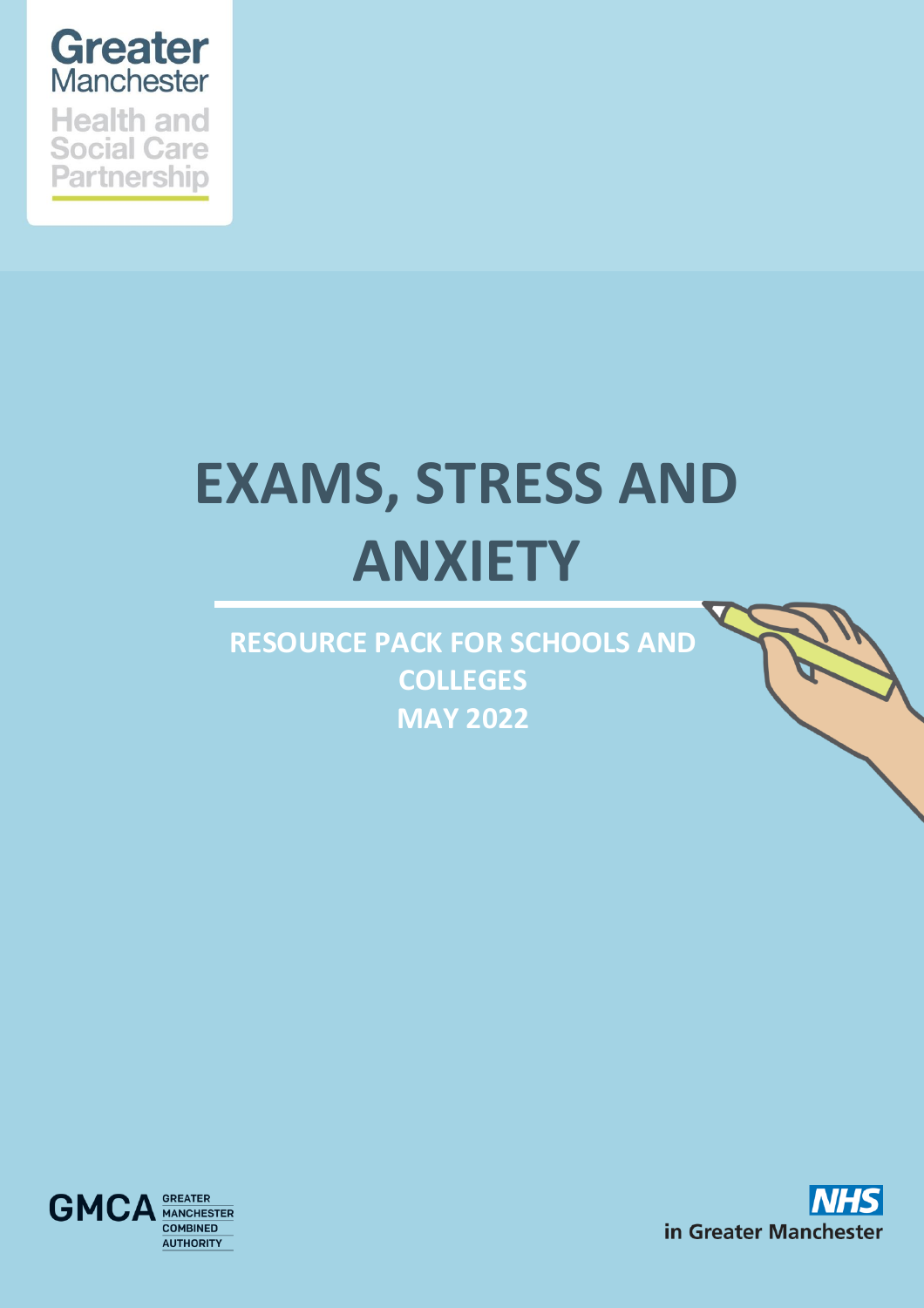This resource pack contains key resources that you may find useful for working with and supporting young people and their parents and carers. Unlike the mental health in education packs on the mental health website this pack won't be updated throughout the year. It will be updated each year with new resources.

| <b>Resource</b>                                                                                                                                                                                                                                                                                               | <b>Audience</b> | <b>Document</b>                                                   | <b>Summary</b>                                                                                                                                                         |
|---------------------------------------------------------------------------------------------------------------------------------------------------------------------------------------------------------------------------------------------------------------------------------------------------------------|-----------------|-------------------------------------------------------------------|------------------------------------------------------------------------------------------------------------------------------------------------------------------------|
| <b>Anxiety</b>                                                                                                                                                                                                                                                                                                |                 |                                                                   |                                                                                                                                                                        |
| <b>What is Anxiety</b>                                                                                                                                                                                                                                                                                        | Young people    | 42 <sup>nd</sup> Street<br><b>What is Anxiety</b>                 | Short guide to anxiety and<br>what can help                                                                                                                            |
| Anxiety                                                                                                                                                                                                                                                                                                       | School staff    | <b>Anna Freud</b><br>Podcast<br>youtu.be/H9UaMZ3hLAU              | Dr. Peter Fuggle discusses<br>how school staff can support<br>pupils who may be dealing<br>with anxiety.                                                               |
| Anxiety. A guide for<br>young people<br>What is anxiety?<br>The symptoms of<br>anxiety<br>What to do about<br>anxiety<br><b>Treating anxiety</b><br>Tips from our<br>$\bullet$<br><b>Activists and</b><br>bloggers on<br>dealing with<br>anxiety<br>Real stories from<br>young people<br>Where to get<br>help | Young people    | <b>Young Minds</b><br><b>Anxiety. A guide for young</b><br>people | It's really common to develop<br>anxiety at some point. Find<br>out here what causes it and<br>what you can do to feel<br>better.                                      |
| <b>Depression</b>                                                                                                                                                                                                                                                                                             |                 |                                                                   |                                                                                                                                                                        |
| <b>What is Depression</b>                                                                                                                                                                                                                                                                                     | Young people    | 42 <sup>nd</sup> Street<br><b>What is Depression</b>              | Short guide to depression and<br>tools to help                                                                                                                         |
| Depression. A<br>guide for young<br>people<br>What is<br>depression?<br>The symptoms of<br>depression                                                                                                                                                                                                         | Young people    | <b>Young Minds</b><br>Depression. A guide for<br>young people     | If you think you might have<br>depression, you're not alone.<br>Find out more about this<br>common, treatable condition<br>and what to do if you're<br>affected by it. |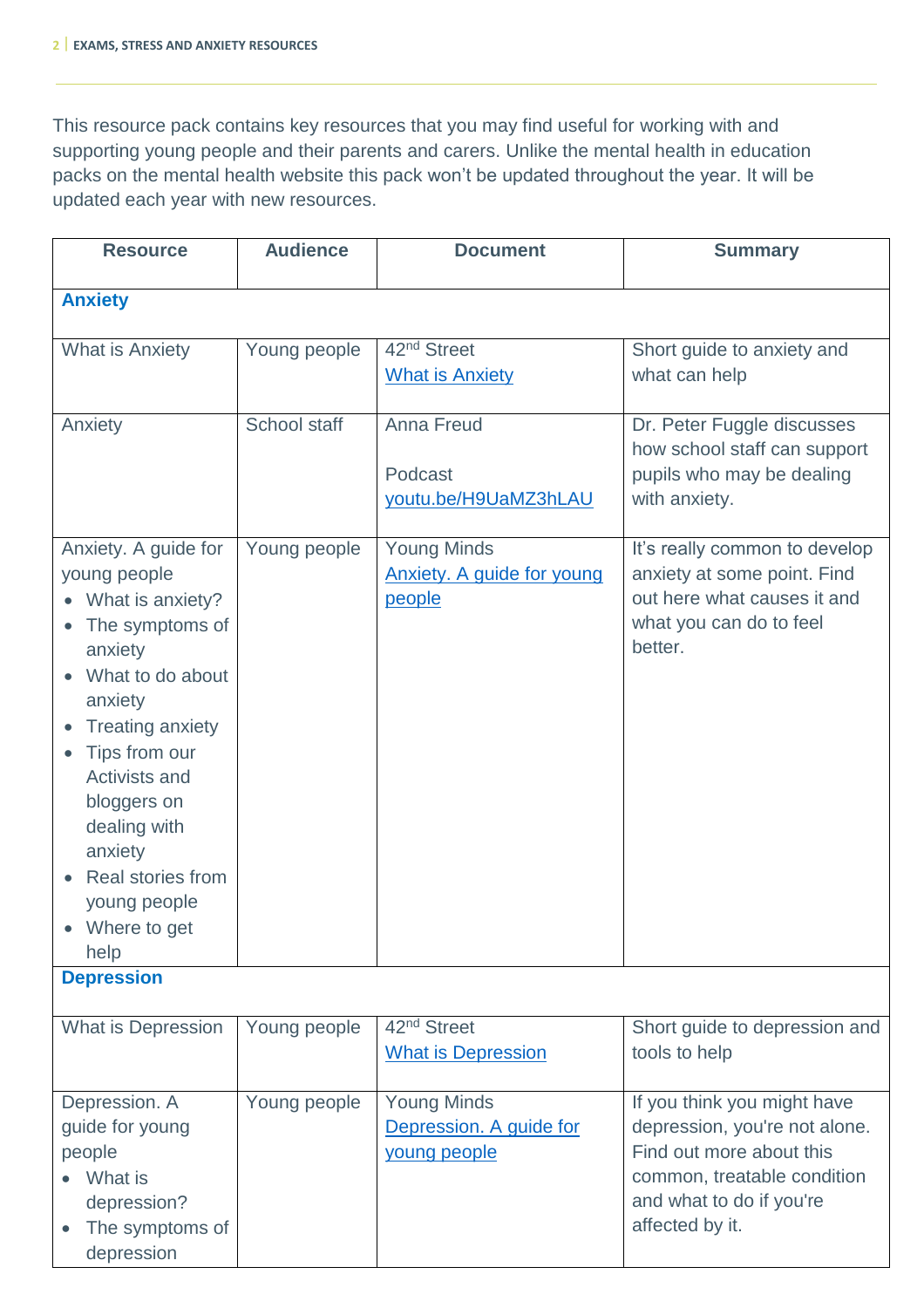### **3 EXAMS, STRESS AND ANXIETY RESOURCES**

| <b>Resource</b>                                                                 | <b>Audience</b> | <b>Document</b>                                          | <b>Summary</b>                                                                                                                                                                      |
|---------------------------------------------------------------------------------|-----------------|----------------------------------------------------------|-------------------------------------------------------------------------------------------------------------------------------------------------------------------------------------|
| What to do about<br>depression<br><b>Treating</b><br>depression<br>Get help now |                 |                                                          |                                                                                                                                                                                     |
| <b>Exam stress</b>                                                              |                 |                                                          |                                                                                                                                                                                     |
| Guide                                                                           | Young people    | Kooth<br>Guide                                           | A guide to coping with exam<br>stress                                                                                                                                               |
| <b>Posters</b>                                                                  | Young people    | Kooth<br><b>Posters</b>                                  | A set of posters signposting<br>to the service and focusing on<br>exam stress                                                                                                       |
| Exam stress<br>lessons plans for<br>KS3 and 4                                   | School staff    | <b>PHE</b>                                               | In this lesson, students<br>identify the signs and<br>symptoms of exam stress and<br>develop strategies to help<br>them manage it.                                                  |
| <b>Exam Stress</b>                                                              | School staff    | <b>Anna Freud</b><br>Podcast<br>youtu.be/hOZdqFFxfAU     | Dr. Rina Bajaj gives advice to<br>school staff about helping<br>young people deal with exam<br>stress.                                                                              |
| Help your child beat<br>exam stress                                             | <b>Parents</b>  | <b>NHS</b><br>Help your child beat exam<br><b>stress</b> | Tests and exams can be a<br>challenging part of school life<br>for children and young people<br>and their parents or carers.<br>But there are ways to ease<br>the stress.           |
| <b>Exams</b>                                                                    | Young people    | <b>Anna Freud</b><br>youtu.be/VGqDAUZwhas                | In this video, Dr. Sheila<br>Redfern gives some simple<br>advice and tips about<br>managing stress around<br>moments such as exams<br>including when waiting to<br>hear the results |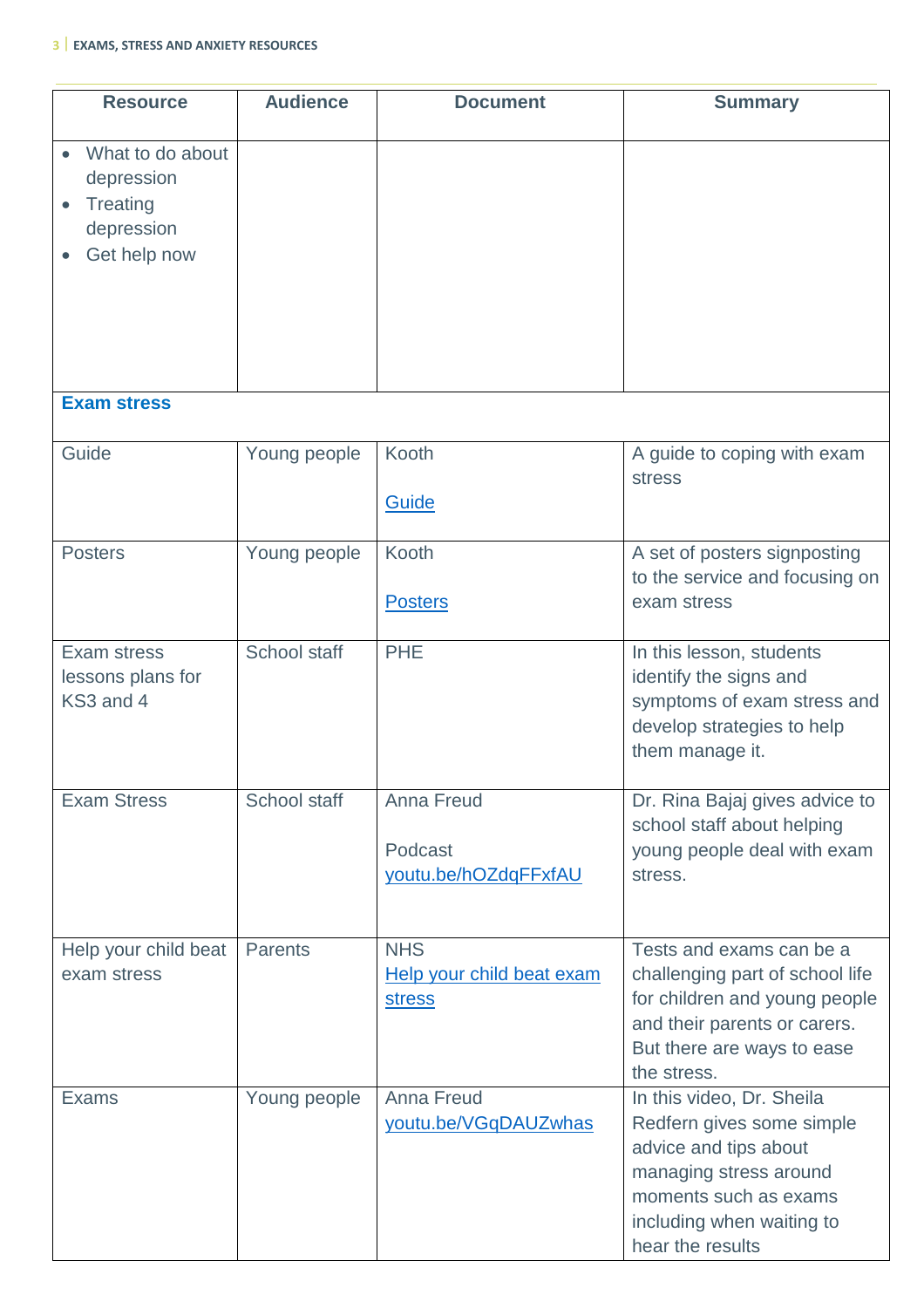## **4 EXAMS, STRESS AND ANXIETY RESOURCES**

| <b>Resource</b>                                                                                                                                                       | <b>Audience</b> | <b>Document</b>                                                 | <b>Summary</b>                                                                                                                                                                                                                                   |
|-----------------------------------------------------------------------------------------------------------------------------------------------------------------------|-----------------|-----------------------------------------------------------------|--------------------------------------------------------------------------------------------------------------------------------------------------------------------------------------------------------------------------------------------------|
| <b>Exams</b><br>Dealing with<br>exam stress<br>Keep it in<br>perspective<br><b>Revision tips</b><br>Dealing with<br>disappointing<br>exam results<br>Get help now     | Young people    | <b>Young Minds</b><br>A guide for young people -<br>exam stress | It is normal to feel a bit<br>worried about exams,<br>especially if you're under<br>pressure from school or<br>family. Exam stress can<br>cause you to feel anxious or<br>depressed, and this might<br>affect your sleeping or eating<br>habits. |
| Exams – parent<br>quide<br>Things that can<br>really help<br>How can the<br>school help?<br>How to manage<br>a 'disappointing'<br>results day<br>Where to get<br>help | <b>Parents</b>  | <b>Young Minds</b><br>A guide for parents -<br>exams            | If you're worried about how<br>your child is coping with<br>exams at school, here is our<br>advice and information on<br>where you can get help                                                                                                  |

# **Revision**

| <b>Revision</b> | Young people | Student room              | The UK's largest online         |
|-----------------|--------------|---------------------------|---------------------------------|
|                 |              | www.thestudentroom.co.uk/ | community for students with     |
|                 |              |                           | lots of free advice and         |
|                 |              |                           | guidance, including revision    |
|                 |              |                           | guides, advice on making        |
|                 |              |                           | flashcards or mind maps and     |
|                 |              |                           | a range of top-tips from        |
|                 |              |                           | students themselves including   |
|                 |              |                           | this video about how to cope    |
|                 |              |                           | with exams and revising         |
|                 |              |                           |                                 |
| <b>Revision</b> | Young people | Student room film         | Exams and Revision can be a     |
|                 |              | youtu.be/73TCYeEUAOM      | stressful time. So, our vlogger |
|                 |              |                           | Manisha is here to discuss      |
|                 |              |                           | how she handles her revision    |
|                 |              |                           | and exam stress                 |
|                 |              |                           |                                 |
|                 |              |                           |                                 |
|                 |              |                           |                                 |
|                 |              |                           |                                 |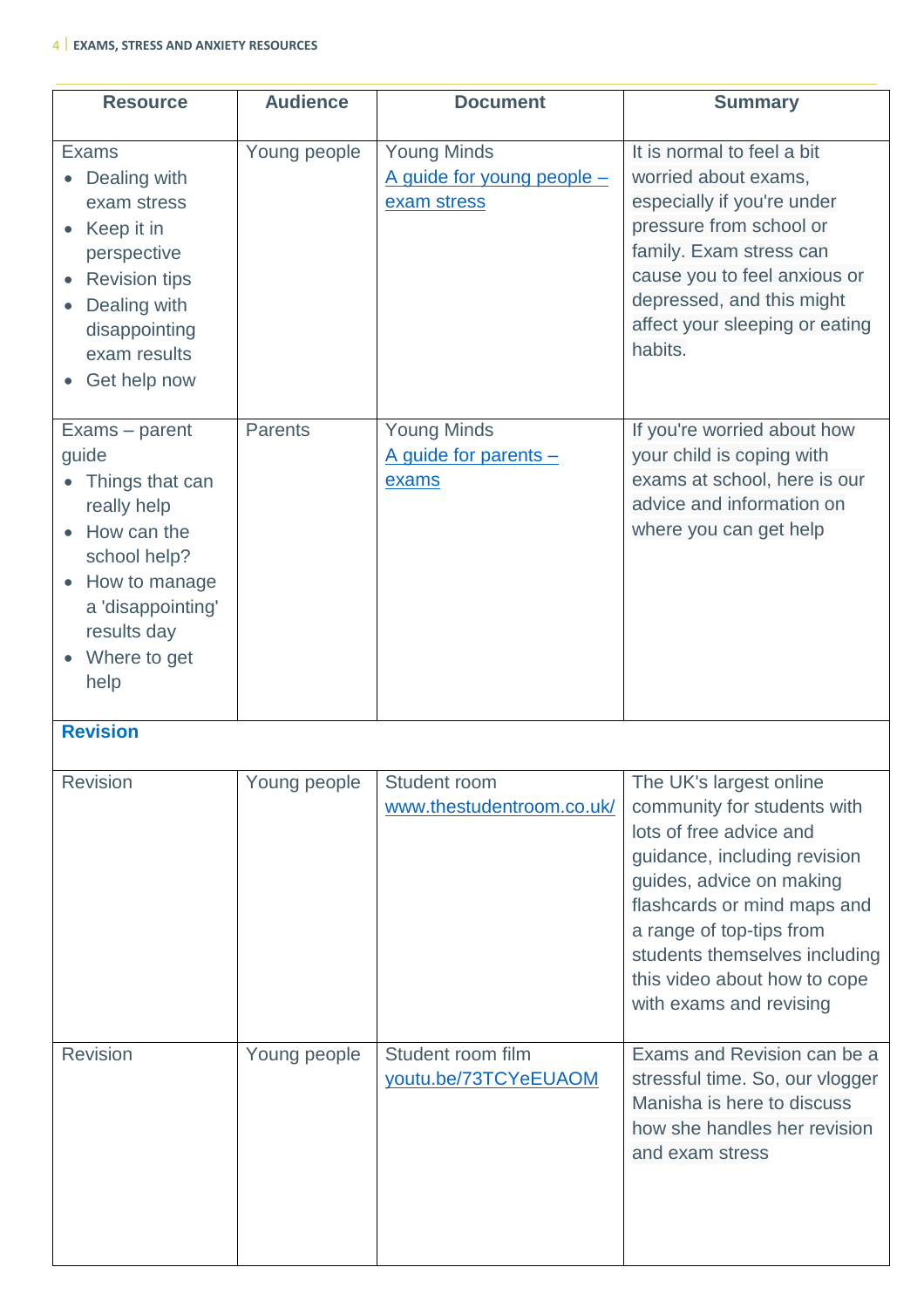### **5 EXAMS, STRESS AND ANXIETY RESOURCES**

| <b>Resource</b>                                                                                                                                                                                                                                                             | <b>Audience</b>       | <b>Document</b>                                                    | <b>Summary</b>                                                                                                                                                      |
|-----------------------------------------------------------------------------------------------------------------------------------------------------------------------------------------------------------------------------------------------------------------------------|-----------------------|--------------------------------------------------------------------|---------------------------------------------------------------------------------------------------------------------------------------------------------------------|
| <b>Sleep problems</b>                                                                                                                                                                                                                                                       |                       |                                                                    |                                                                                                                                                                     |
| Sleep problems. A<br>guide for young<br>people<br>• Anxiety and<br>worries<br>Nightmares &<br>bad dreams<br>Night terrors<br>Wetting the bed<br>Altered sleep<br>$\bullet$<br>problems<br>Get support and<br>tips<br>Where to get<br>help<br><b>Wellbeing and self-care</b> | Young people          | <b>Young Minds</b><br>Sleep problems. A guide for<br>young people  | We all have problems with<br>sleeping, waking, or having<br>bad dreams sometimes. If<br>sleep issues are affecting<br>you, we can help you tackle<br>them.          |
|                                                                                                                                                                                                                                                                             |                       |                                                                    |                                                                                                                                                                     |
| My self-care plan<br>secondary                                                                                                                                                                                                                                              | Young people          | <b>Anna Freud</b><br>My self care plan<br>secondary.pdf            | This resource walks young<br>people through a series of<br>steps, helping them create a<br>detailed self-care plan that<br>works for them.                          |
| 5 Ways to<br>Wellbeing                                                                                                                                                                                                                                                      | Young people          | 42 <sup>nd</sup> Street<br>5 Ways to Wellbeing                     | Five things that you can do to<br>give your positivity levels a<br>boost and look after your<br>mental health on a regular<br>basis.                                |
| <b>Talking mental</b><br>health with young<br>people at<br>secondary school                                                                                                                                                                                                 | Parents and<br>carers | <b>Anna Freud</b><br>Talking mental health<br>with young people at | Provides simple advice and<br>guidance to parents and<br>carers about how to make<br>conversations about their<br>child's feelings part of<br>everyday conversation |